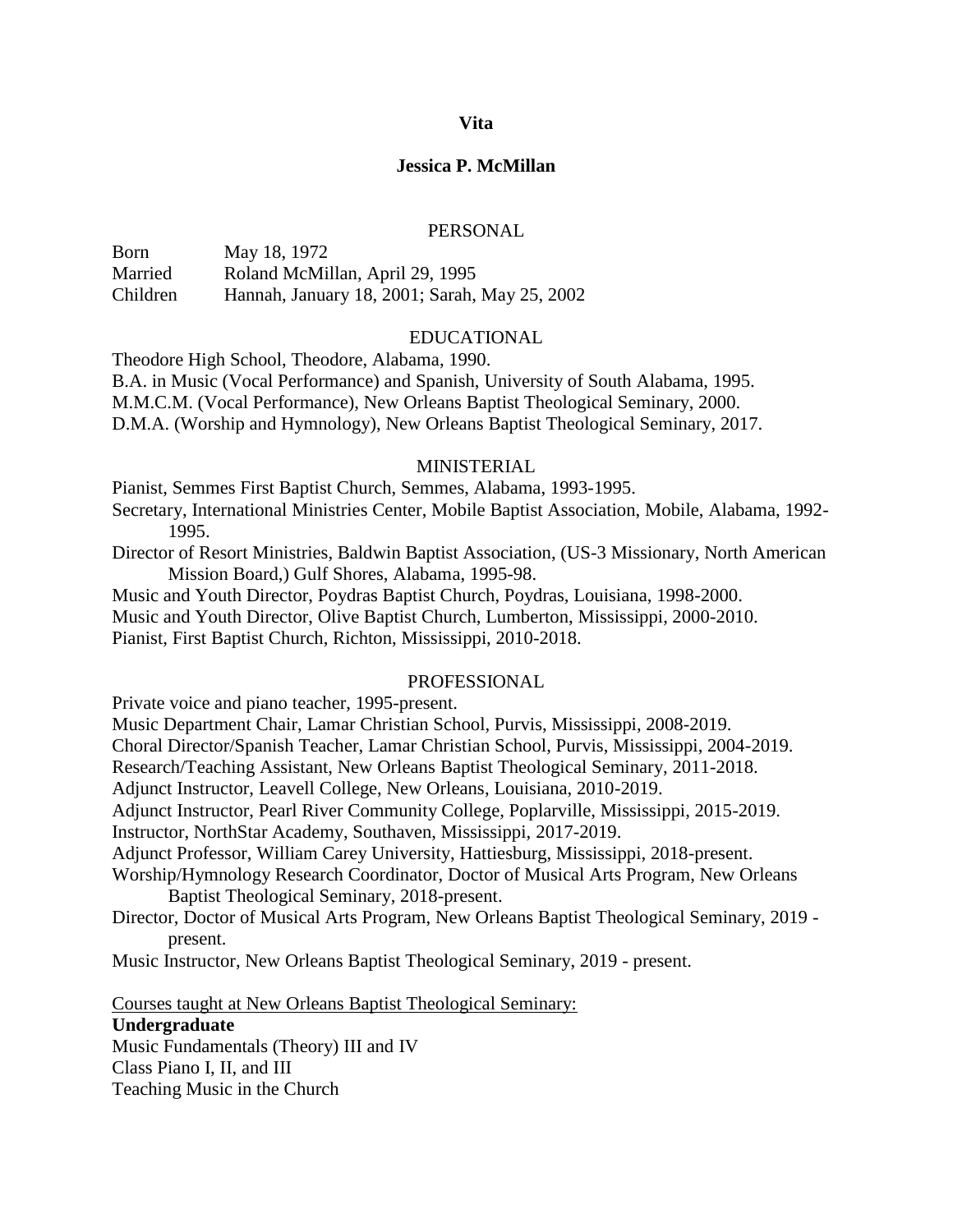Worship Music in the Church Worship Perspectives

### **Masters**

Worship Leadership

# **Doctoral**

Contemporary Trends in Church Music

### Courses taught at William Carey University:

**Undergraduate**

Music Form and Analysis Middle School Choral Methods Music History I Music Theory II and III Vocal Pedagogy

### **Masters**

Advanced Reading and Research in Church Music Philosophy and Administration Choral Music in the Middle School History of Congregational Literature and Performance Practice (Hymnology)

### PERFORMANCES

As a performer, selected roles include:

-Dorabella in *Cosi fan Tutte*, University of South Alabama, Mobile, AL, 1993. -Lay Sister in *Suor Angelica*, Mobile Opera, Mobile, AL, 1994. -Mobile Opera Chorus, Mobile, AL, with performances of *Carmen, Elixir d'Amore, Suor Angelica, Die Fledermaus, Gianni Schicchi*, and *Tosca*, 1994 - 1996 seasons. -Soprano Soloist, *Messiah*, South Baldwin Civic Chorus, Gulf Shores, AL, 1998. -Featured Soloist, *A Christmas Canticle*, New Orleans Baptist Theological Seminary, New Orleans, LA, 2002. -Lola in *Gallantry*, New Orleans Baptist Theological Seminary, New Orleans, LA, 2003. -The Queen in *The True Story of Cinderella*, New Orleans Baptist Theological Seminary, New Orleans, LA, 2000 and 2003. -Mrs. Gloop in *Charlie and the Chocolate Factory*, Hattiesburg Civic Light Opera, Hattiesburg, MS, 2014. -Aunt Sally in *Big River*, Hattiesburg Civic Light Opera, Hattiesburg, MS, 2015. -Miss Watson in *Big River*, Hattiesburg Civic Light Opera, Hattiesburg, MS, 2015. -Soprano soloist, Vivaldi's *Gloria*, Perry County Community Chorus, Richton, MS, 2016.

As a conductor, selected performances include:

-Girls Vocal Ensemble, HeartSong Music and Worship Arts Camp of the Mississippi Baptist Convention, Jackson, MS, 2015-present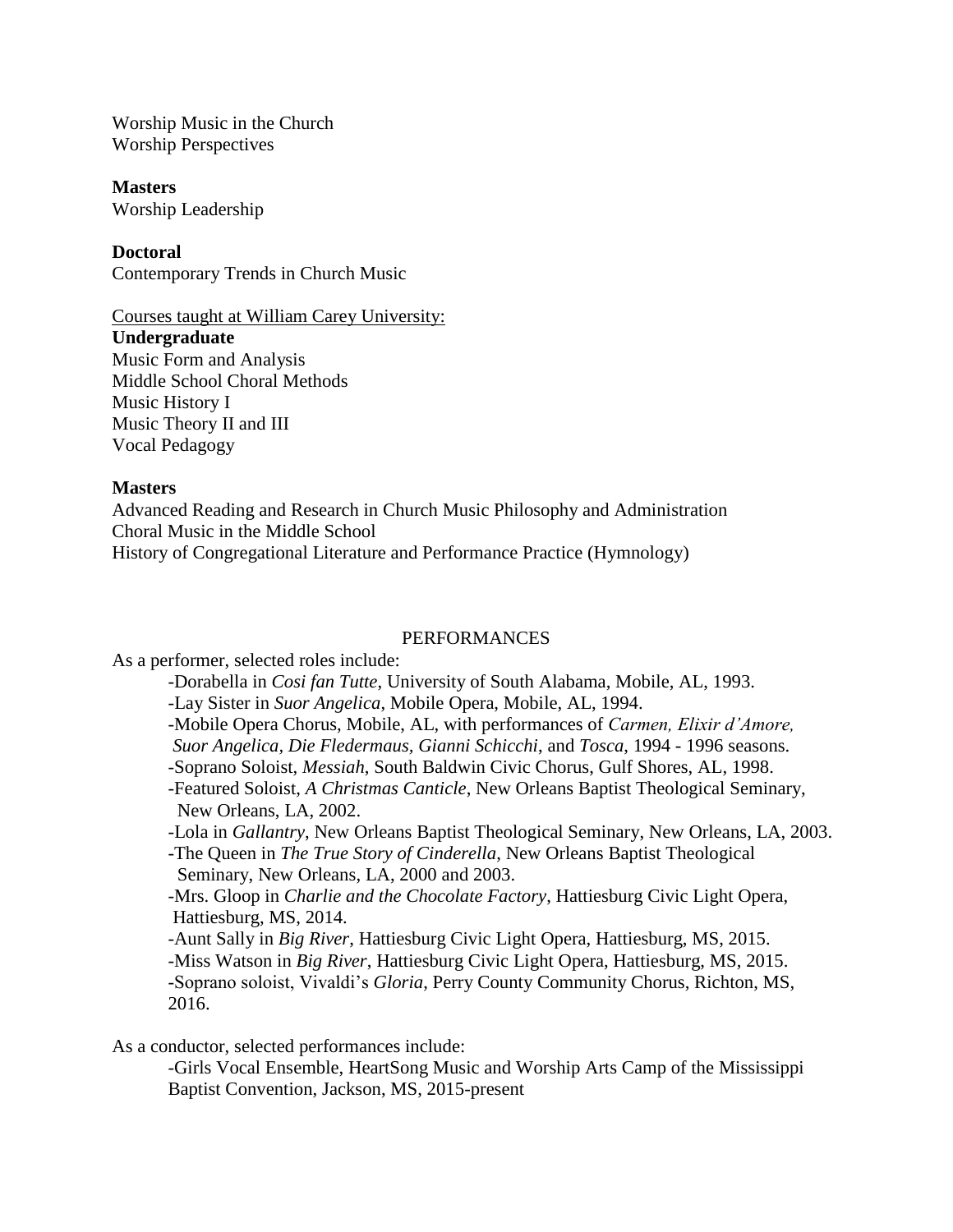-Mississippi Baptist State Convention Choir, Jackson, MS, 2018. -Pine Belt United Praise and Worship Choir, Hattiesburg, MS, 2018. -Selections from Vivaldi's *Gloria*, Lamar Christian School, Hattiesburg, MS, 2014 and 2017.

-Selections from Handel's *Messiah*, Lamar Christian School, Hattiesburg, MS, 2010-2019 (annually).

# PUBLICATIONS

# **Articles:**

"The Longer I Serve Him," *The Senior Musician 12*, Nashville: Lifeway, 2001.

"Lament in Worship in an Evil World," (Co-author with Ed Steele) in *Journal for Baptist Theology and Ministry*, (New Orleans Baptist Theological Seminary, JBTM 18.1), Spring 2021.

"A Comparison of Ancient Near Eastern Lament to Selected Passages of Biblical Lament," in *Artistic Theologian: Journal of Church Music and Worship*, (Southwestern Baptist Theological Seminary, Vol. 9), April 2021.

"Singin' the Blues: Expressions of Hope for the Grieving Heart," in *Theology and the Blues*, ed. Justin McLendon, (Fortress Academic/Rowman & Littlefield), forthcoming.

### **Book Reviews:**

- Risbridger, John. *The Message of Worship: Celebrating the Glory of God in the Whole of Life.* (Downers Grove: InterVarsity Press), 2015 in "Journal for Baptist Theology and Ministry," (New Orleans Baptist Theological Seminary, JBTM 15.1), Spring 2018.
- Neale, Michael and Vernon Whaley. *The Way of Worship. A Guide to Living and Leading Authentic Worship.* (Grand Rapids: Zondervan), 2020 in "Journal for Baptist Theology and Ministry," (New Orleans Baptist Theological Seminary, JBTM 18.2), forthcoming.

### PRESENTATIONS

- "The Influence of Ancient Near Eastern Lament on Selected Passages of Biblical Lament," Artistic Theologian Symposium (SWBTS), March 2020.
- "Lament in Worship in an Evil World" (Co-authored with Ed Steele) [Accepted for ETS in Dallas, but canceled due to Covid], April 2020.
- "Bridging the Generation Gap: Equipping Students with a Biblical Theology of Worship," Resourcing Worship Virtual Worship Conference, August 2020.

"Vocal Health and Pedagogy for Worship Leaders" Breakout Session, Baptist Church Music